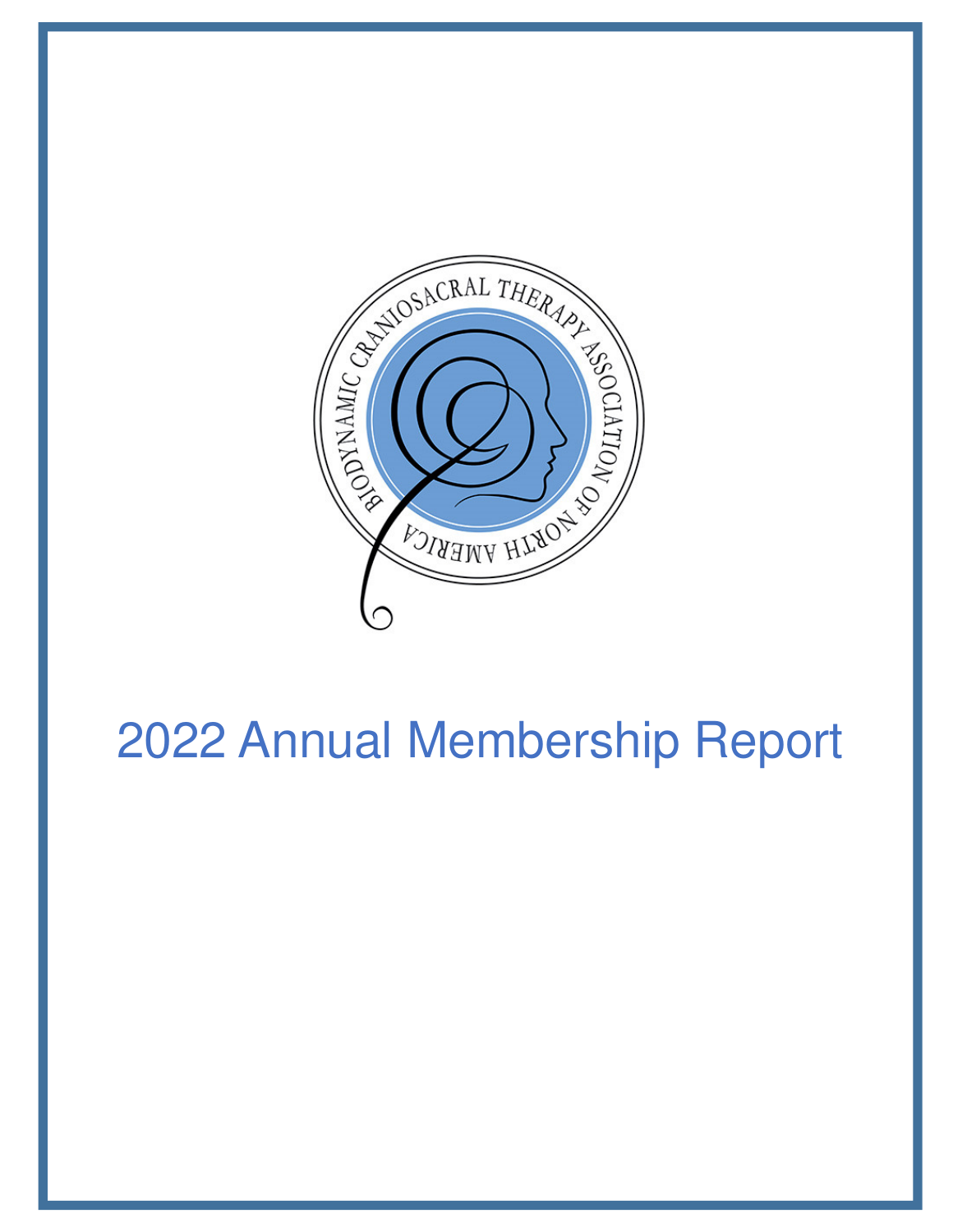# **Table of Contents**

- 2 Letter from the President
- 3 Recognition
- 4 Our Membership
- 5 Member Resources
- 6 Raising Awareness Global Outreach, Our Right to Practice
- 7 Opportunities to Get Involved
- 8 Financial Report
- 9 Board of Directors, Committees

# **Our Mission**

Through the practice, teaching, and sharing of biodynamic principles, we empower personal, relational and global well-being by encouraging awareness of the Inherent Health and Wholeness embodied in all.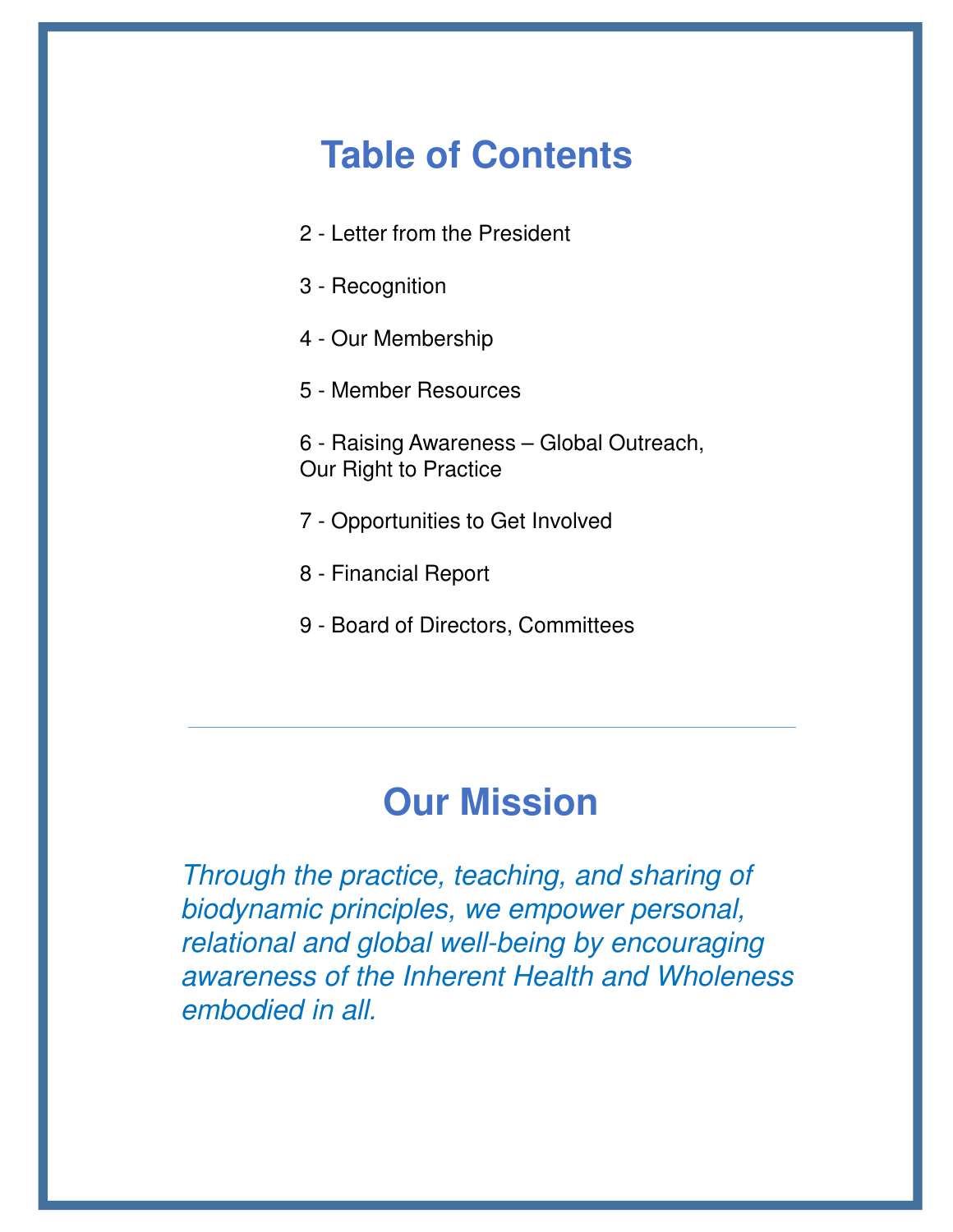

# **Letter From Our President**

Over the past year as your president, it has been a true privilege to hold the larger field of our association, connecting and supporting colleagues globally. The ongoing world pandemic has given us the precious gift of getting to know more of each other, across geographical distances. Seeing your faces online through Zoom connections continues to warm my heart.

The BCTA/NA Board of Directors is proud of what has been accomplished this past year in support of our profession. Please read ahead as we reflect on where we have been. In the year to come we have more plans to bring you enrichment, connection and deepening in the work we all love.

Thank you for being a member of our community, and for your practice and study of biodynamic craniosacral therapy in this time of accelerated change and challenge.

Warm Regards,

Jennifer Song BCTA/NA President

# **Special Recognition**





At the 2021 Virtual Conference Karen Henderson was awarded the 2021 BIPOC Grant for Excellence in Community Service. Karen's passion is working with people with trauma and PTSD. She is a uniformed services veteran and has founded the Veteran's Resiliency Holistic Clinic. It is a free walk-in clinic for military veterans suffering from post traumatic stress disorder. .

Also at our conference, Michael Shea was awarded a Lifetime Achievement Award for his contributions to our field. Michael is a founding Board Member with BCTA/NA and is one of the preeminent educators and authors in the fields of somatic psychology, myofascial release and craniosacral therapy. He leads seminars throughout the U.S., Canada and Europe.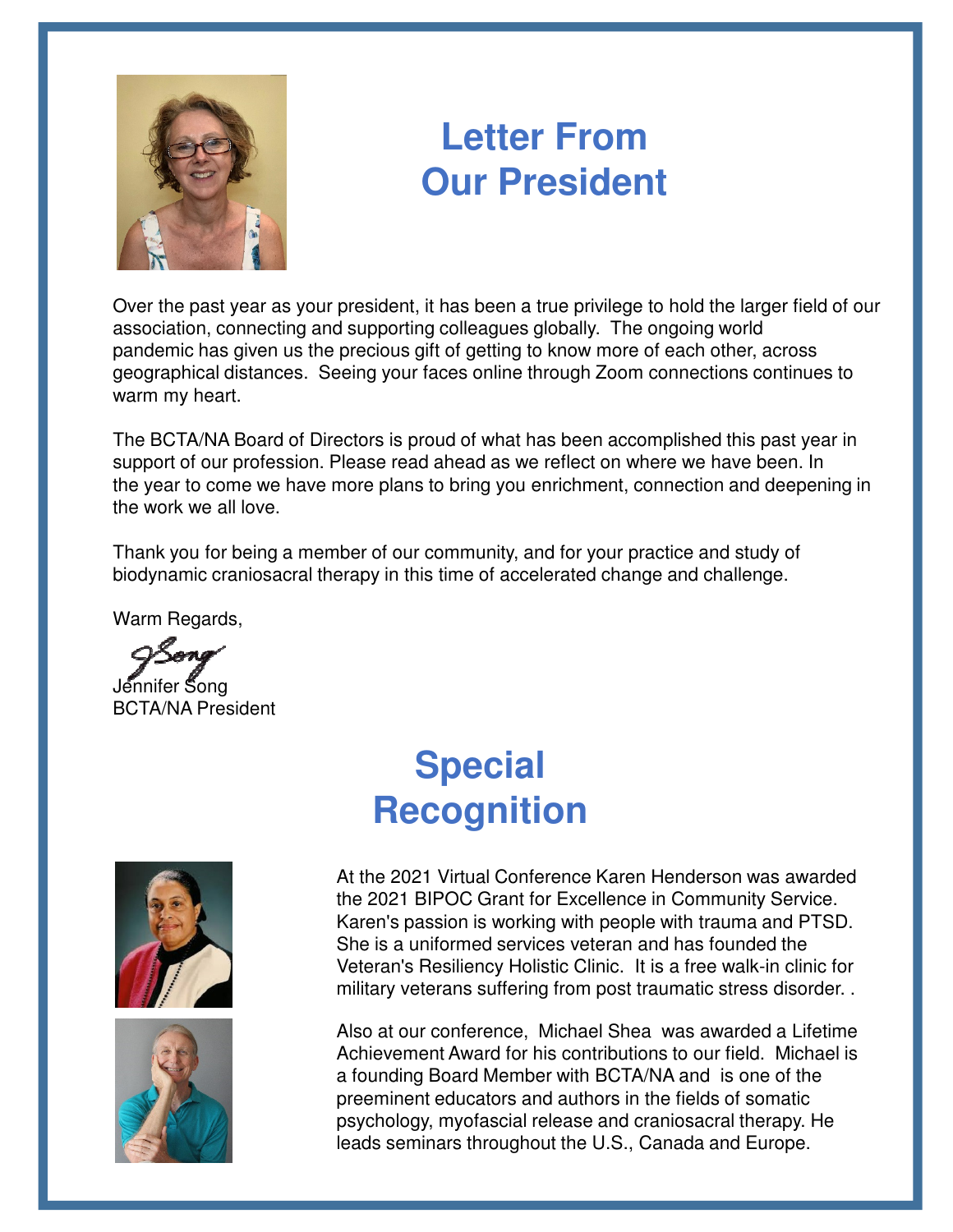### **Membership**

Membership has leveled off during the pandemic as many of our members were out of work. However, we still maintain a high number of members who are enjoying the benefits we have to offer.



### **New Teachers**

Please welcome our new teachers for 2021! Lucie Mitchell, Christel Libiot, Kjara Brecknell, Stephanie Rogers, Mike Duggan, Sarah Lawson, Vanella Lilley, Sheryl Hamilton, Mary Maruca, James Foulkes and Pragyana Buzollo

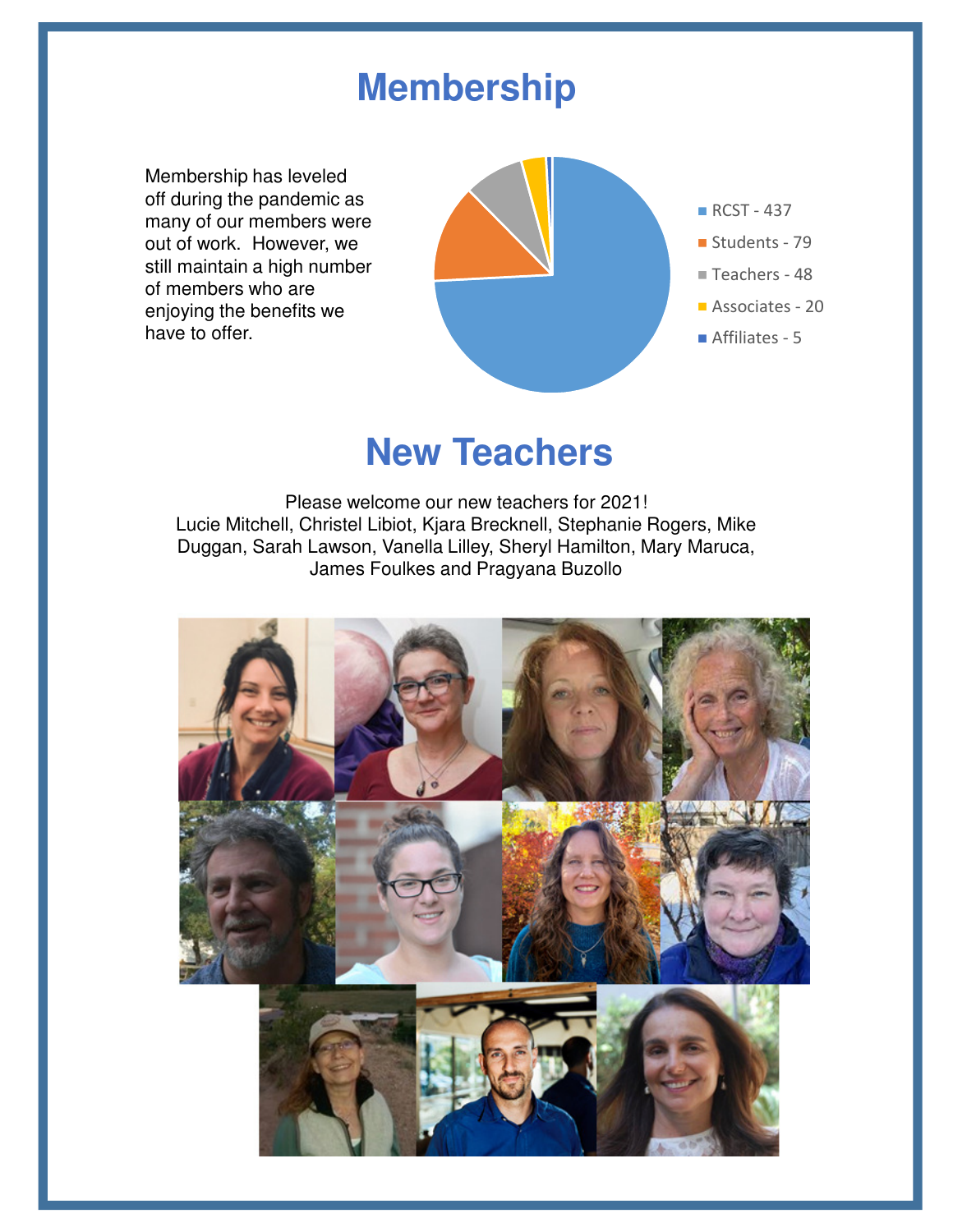# **Membership Resources**



In 2021 we held a number of Member Connection Circles and Meditation sessions. This is a wonderful way for our members to connect with each other and discuss various topics of interest.



The Professional Enrichment Series continued in 2021. We hosted a number of seminars to educate our members, including: The Teachings of Rollin Becker with Scott Zamurut, The Breath and its Connection to Autonomic Nervous System Balance with Josef Steiner, Three Stone Stories: About Resourcing and Secure Attachment with Brigit Viksnins, The Contributions of Robert Fulford with Roger Gilchrist and The Contributions of James Jealous with Michael Shea. We will continue these highly attended seminars in the coming year.



The Publications Committee continues to inform our members monthly through The Tide, our monthly newsletter. We also publish a professional journal at the end of each year. This year The Cranial Wave was redesigned and featured original artwork on the cover by one of our members.



One of our newest resources for our members is an LBGTQIA+ Resource page on our website. There you can find books, videos, podcasts, people to follow and many other resources to educate and inform you.

#### Visit www.craniosacraltherapy.org and log in as a member to check out the resources available to you!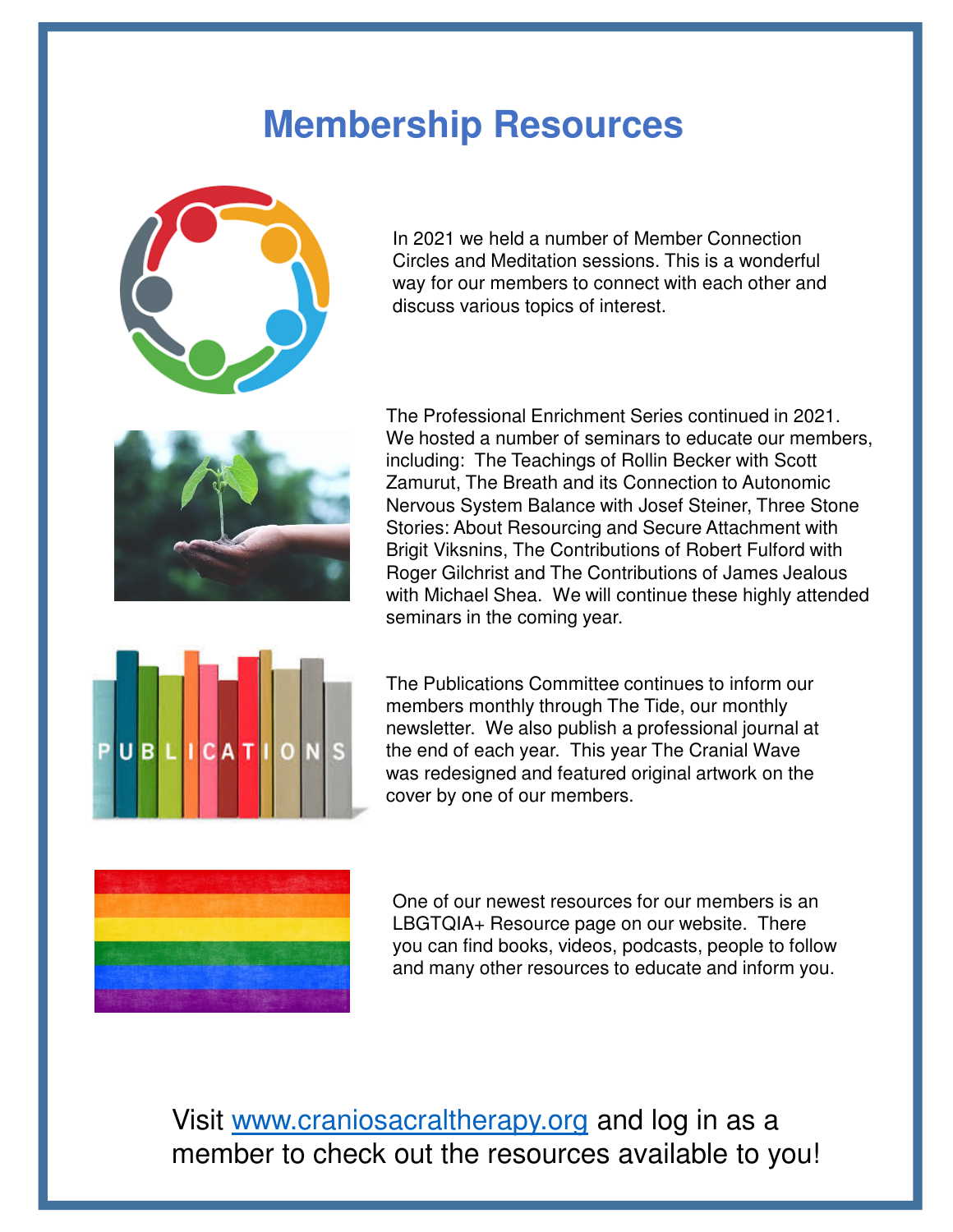# **Raising Awareness**



#### **Global Outreach**

An important part of our work is outreach to organizations in other countries to exchange information on how we can help the world better understand biodynamic craniosacral therapy. Activities in the past year include:

- Engagement with the Craniosacral Therapy Association (CSTA) in the UK on continuing to work in the time of COVID, including ideas on virtual settling sessions.
- Participating in International Awareness Week which is held in October.
- Attending zoom calls with ECSAN members as they formalize their network into an association and renew their charter.



# **Our Right to Practice**

The BCTA/NA Judicial and Governmental Review Committee (JGRC) continues to communicate national and local issues that impact our members by encouraging them to become more involved in their state and local legislation and regulations by contacting their lawmakers and regulators. Our intention is to empower our members around their right to practice, to increase the number of eyes and ears on legislative and regulatory issues, and to further educate the public about the benefits of Biodynamic Craniosacral Therapy.

The JGRC was in communication with BCTA/NA members from Massachusetts, Ohio, and Kansas, advising and providing information regarding proposed bills and their impact on right to practice.

The JGRC responded to questions from members and the public regarding licensure requirements for the following states: Florida, Oregon, California, Vermont, Colorado, Hawaii, New Hampshire, and Maine

The BCTA/NA will be represented again this year at the 2021 Federation MBS Annual meeting in Memphis, TN, April 15-16, 2022. The Annual meeting is a forum for communication among its members and non-profit professional organizations with related concerns.

For the full report, please visit https://www.craniosacraltherapy.org/protecting-our-right-topractice.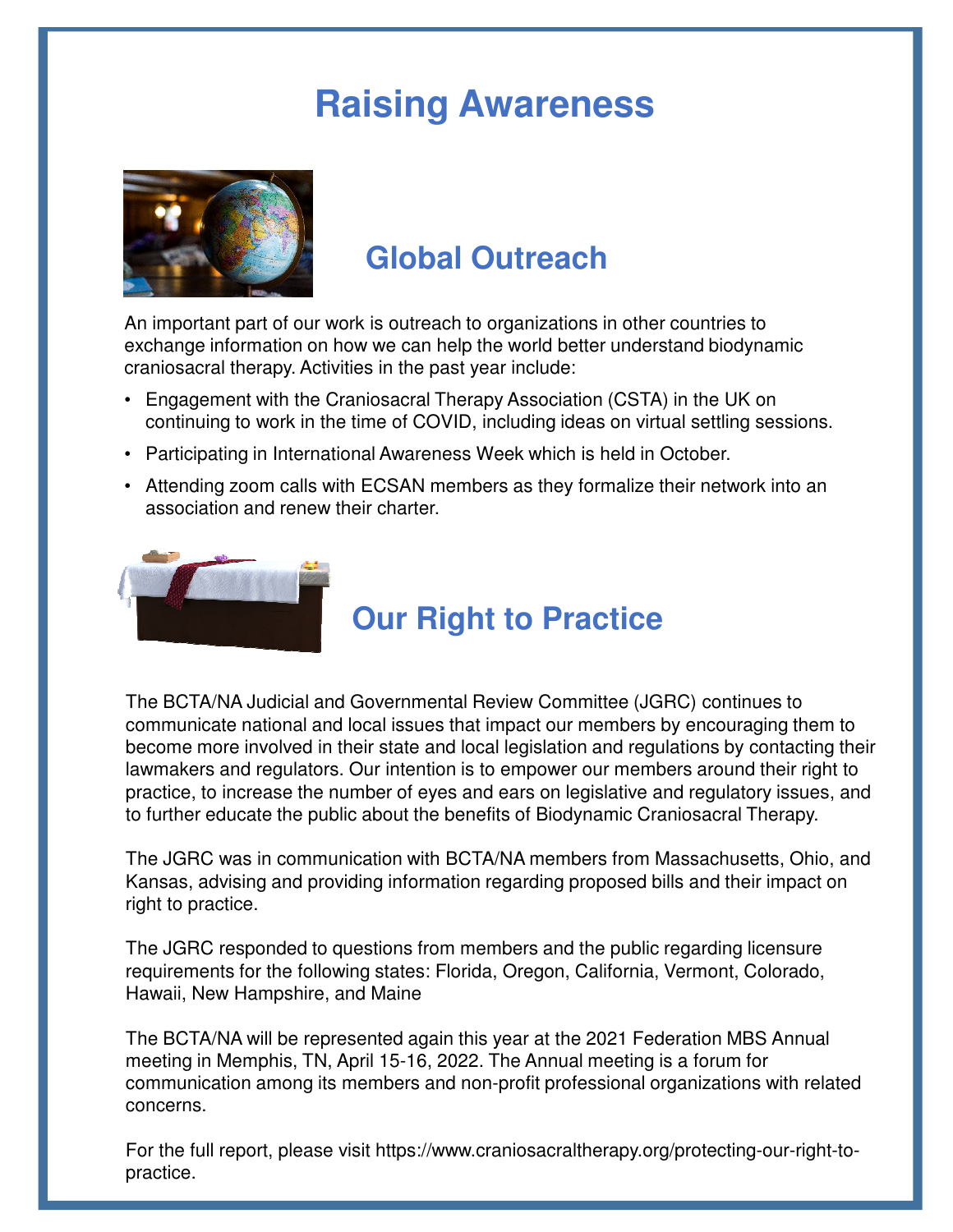# **Opportunities to Get Involved**

#### Volunteer

Do you have a special skill you would like to share with the Association? We welcome your talents and look forward to hearing from you about ways you can contribute. Currently we are searching for someone with a financial background and someone with who loves social media. Let us know how you would like to volunteer your time and skills.

#### **Write**

If writing is your passion, the Publication Committee is always looking for articles for the monthly newsletter and the Cranial Wave. Articles for the newsletter can be as short as one or two paragraphs. Book reviews, member spotlights, personal musigs and poems are welcome. Articles for the Cranial Wave are more professional in nature and can be as long as 4,000 words. For more information, contact Pam Hower at admin@craniosacraltherapy.org

#### **Donate**

Dorrate<br>There are many ways to make a donation to the BCTA/NA to help support the growth and development of our Association and its members! The Nothnagel Scholarship fund helps members in need attend the BCTAN/NA Breath of Life Conference or educational programs (such as BCTA/NA-sponsored online classes). A General support contribution will help provide funds for educational programs, support our Right to Practice and will bring new and enhanced resources to our membership. The Stephanie Abramson Educational Fellowship Funds will be used to assist Black, Indigenous, and other students and practitioners of color in learning Biodynamic Craniosacral Therapy and sharing the work in support of their communities. To make a donation, please visit the BCTA/NA website at www.craniosacraltherapy.org.

#### Become a Board Member

The BCTA/NA Board of Directors is looking for new Board members. This is a great way to get involved with the association and help bring our work into the community.

#### BoL Conference

The BCTA/NA Conference Committee is hard at work planning the 2023 Breath of Life Conference. We are very excited to be able to celebrate our 25<sup>th</sup> Anniversary with our members in-person! For more information please visit www.craniosacraltherapy.org.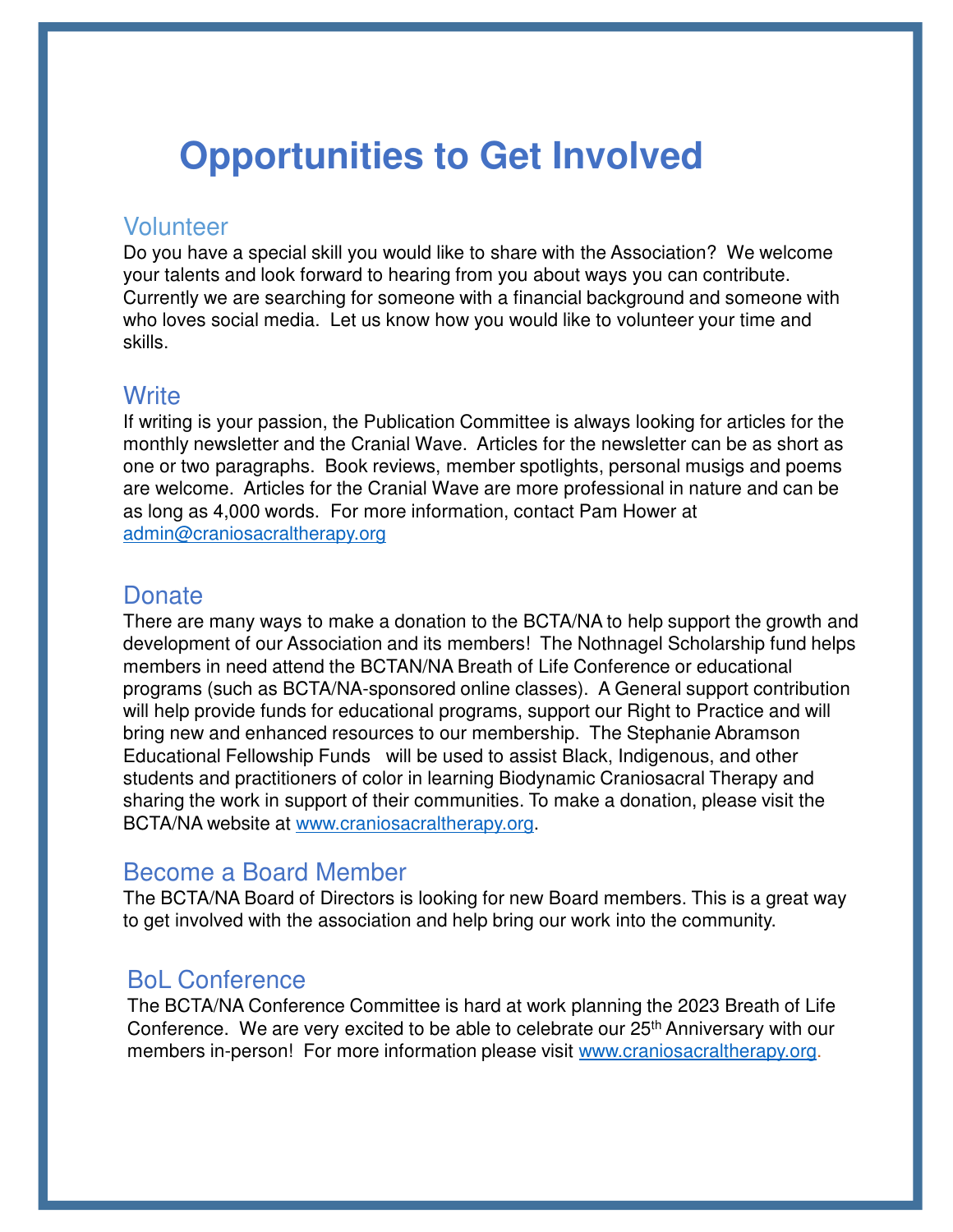### **Financial Report for the year ending December 31, 2021**